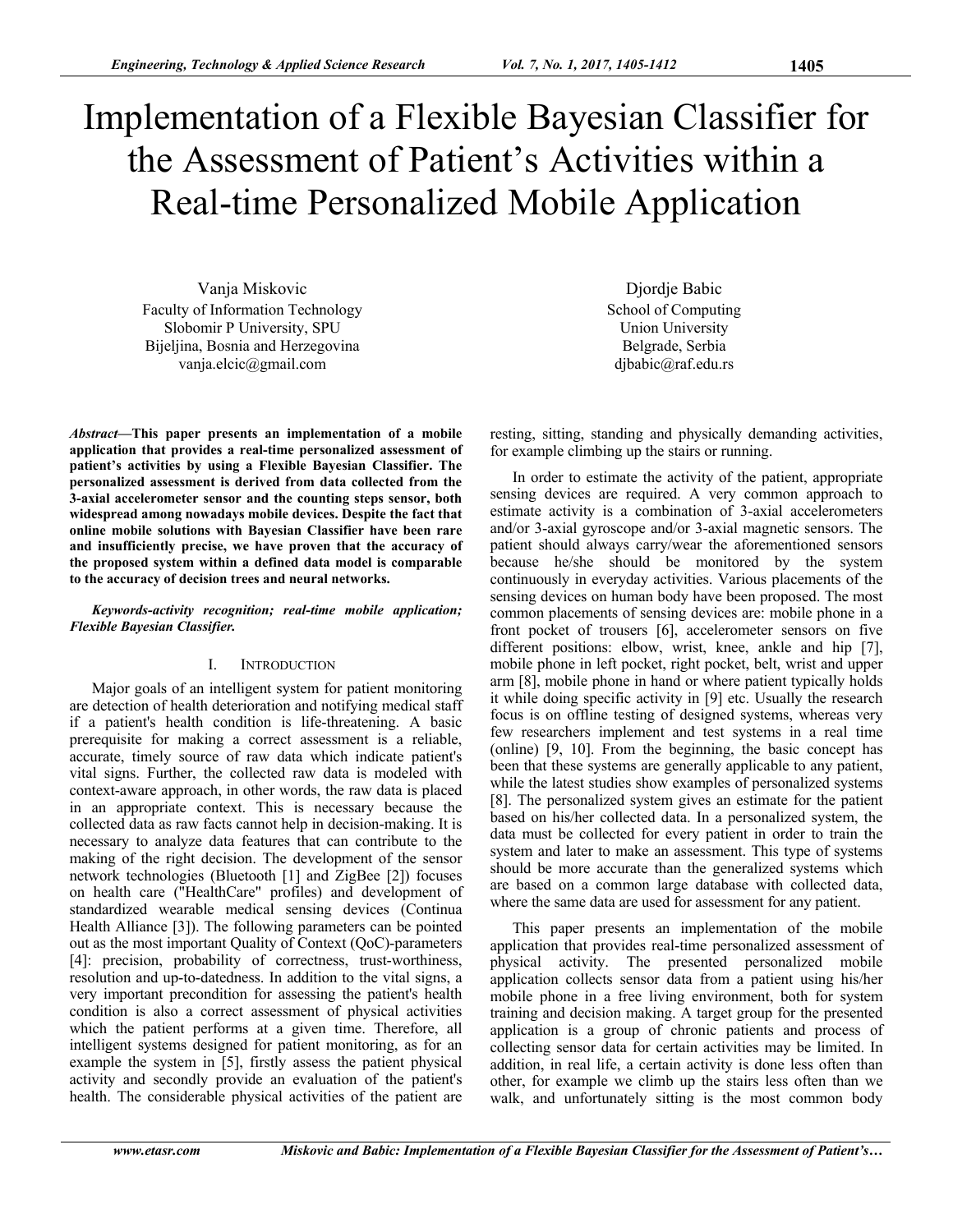posture. Therefore, the application allows that a different number of data instances are collected per activity. The patient's movement data is gathered using a 3-axial accelerometer sensor and sensor for counting steps, both available in nowadays mobile devices. The mobile phone is designated to be carried in pockets of trousers, skirts or track suits - where it fits in the execution of certain activity. All above system's features are selected in accordance with the understandable desire of patients that the monitoring system has to be easy to carry and use [11].

In the proposed personalized mobile application, the Flexible Bayesian Classifier (FBC) is a chosen algorithm for the assessment and it is implemented according to [12]. Flexible and Naïve Bayesian classifiers (NBC) with minor changes are implemented in the WEKA environment, as well [13], but it is not applicable for Android platforms. There are several sources, such as [10], stating that the Naïve Bayesian classifier shows a very low accuracy. In [10], its accuracy is 48% while the k-nearest neighbor (KNN) algorithm has an average accuracy of 92%. Both algorithms showed that mobile phones' resources are sufficient for them. Naïve Bayesian classifier demanded more processing power (42% compared to KNN's 29%). However, when it comes to memory the situation is opposite and the KNN needed about 21.9 MB while the NBC demanded about 12.6 MB. In [9], a 1-Nearest Neighbor classifier has been implemented in a mobile phone, while a Naïve Bayesian classifier has been tested offline within WEKA environment. Although it seems to be too simple and the current real-time implementations are rare and aren't promising, NBC with the careful selection of the training data showed [14, 15] that in some applications, even in medicine, its effectiveness can be compared with neural networks and decision trees. Therefore, one of the objectives of this paper is to identify the relevant features of the collected data from accelerometer and sensor that counts steps. The following standard activities are selected for testing: sitting, standing, walking, running or jogging, climbing up the stairs and descending the stairs. We show here that, the real-time personalized mobile application using FBC implemented on a mobile phone with average performances provides activity assessment with satisfying accuracy. Convenient periods for prediction as well as the minimum amount of samples in a training data model are determined experimentally. Offline tests are carried out in WEKA environment and the FBC is compared to other algorithms, such as J48 and Multilayer Neural Network. A real-time testing of the proposed mobile application is conducted in a free living environment, and the results are presented in this paper.

## II. RAW DATA COLLECTION AND PRE-PROCESSING

An assessment of activities is made based on the time series obtained from the real-time signals. The data is collected by accelerometer sensor for all three axes: x, y and z. The Android API offers four abstract frequencies for its accelerometer: Fastest, Game, Normal, and UI. However, the various sensors implemented in mobile phones do not support all four frequencies, but they support only one or two frequencies. The fastest frequency supported by the most mobile phones at the market is 50 Hz. This is quite acceptable for the recognition of physical activity of the patient [8]. The chosen time period for signal analyses is 8s with an overlap of 4s. This practically means that an assessment is actually provided every 4s. The signal features used for the assessment are calculated for all three  $x$ ,  $y$ ,  $z$  axes, and resulting acceleration  $r$ , which is calculated as:

$$
r = \sqrt{x^2 + y^2 + z^2}
$$
 (1)

Android OS runs onSensorChanged() event every time there is a change in the sensor values. Usually, this event does not occur more frequently than 50Hz. Therefore, it is convenient to use a special timer task that is executed on a separate thread. The application runs the thread every 20ms and stores currently detected accelerations on *x*, *y*, *z* axes along with data from sensor which counts steps for later use. In this manner, there are 50 samples for *x*, *y* and *z* axes collected in one second. Within chosen period of 8s there are 400 samples per axis, and all together 1200 samples for all three axes. The obtained signal is preprocessed in order to calculate the energy of the signal. The role of preprocessing is to eliminate noise in the signal which occurs as a result of irregularities in the sensor operation. The noise can be generated also by quick movements of person, such as turning a mobile phone, or walking over obstacles, and so on. First, the signal is smoothed by signal interpolation increasing the number of samples per second to 100. After that, a simple moving average filter of length five is applied. The filter proved to be enough to smooth false peaks, but also to preserve specific forms of signals that allow us to distinguish activities. After preprocessing the signal contains 800 samples within the interval of 8s. Algorithms for data classification extract appropriate features from the raw or smoothed signal, in the same way which human would use to classify activity by observing signals charts. All statistical features are calculated from the raw data. These calculations are acceptable to the capabilities of mobile phones, while calculation of energy of smoothed signal represents moderately demanding task.

Analyzing previous studies [6, 8, 9, 15, 16], we select the following signal features:

1. The signal energies for all three axes: *x*, *y* and *z*, as well as the resultant acceleration *r* are calculated by using FFT. FFT is performed over 512 samples twice for each interval with an overlap of 224 samples (2x512-224=800). Before FFT, Hann window function is applied to the signal. The obtained FFT coefficients are normalized with sum of window function coefficients. For the resulting complex FFT coefficients *x*[*i*], energy is calculated as [15]:

$$
E = \frac{\sum_{i=1}^{w} |x[i]|^2}{w}
$$
 (2)

where *w* is a window length.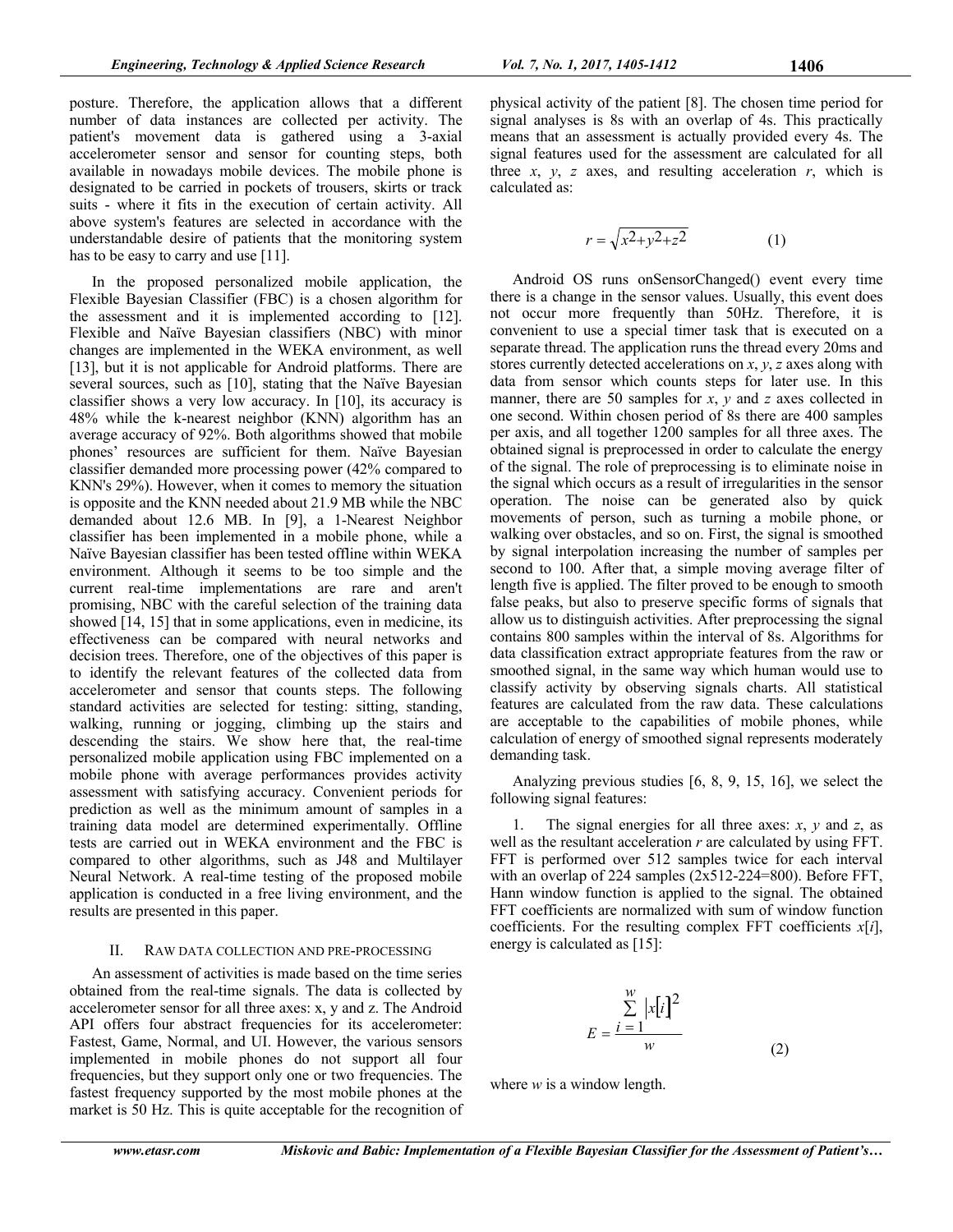The signal energy of an acceleration data can discriminate low intensity activities such as lying from moderate intensity activities such as walking and high intensity activities such as jogging [16].

2. Arithmetic means for all three axes *x*, *y*, *z* and resultant *r* are calculated using raw data.

3. Minimum and maximum values for all three axes *x, y*, *z* and resultant *r* are calculated using raw data.

4. Standard deviations for all three axes *x, y, z* and resultant *r* are calculated using raw data:

$$
\sigma = \sqrt{\sum_{i=1}^{n} \left(s_i - avg_s\right)^2 \over n-1},
$$
 (3)

where *n* is a number of samples.

5. Skewness is a measure of the asymmetry of the probability distribution. A negative skewness means that distribution is skewed to the left, and in the other words aboveaverage values are more frequent. A positive skewness means that distribution is skewed to the right and below-average values are more frequent.

$$
Skew = \frac{m3}{m2^{3/2}},
$$
  
\n
$$
m3 = \frac{\sum_{i=1}^{n} (s_i - avg_s)^3}{n}, m2 = \frac{\sum_{i=1}^{n} (s_i - avg_s)^2}{n}
$$
\n(4)

6. Kurtosis is a measure that indicates whether a probability distribution is flatter or more peaked than the normal distribution. Kurtosis has a negative value for flattened and positive value for pointed probability distribution.

$$
Kurt = \frac{m4}{m2^2} - 3, \, m4 = \frac{\sum_{i=1}^{n} (s_i - avg_{-s})^4}{n} \tag{5}
$$

7. In [15], it is stated that by using correlation between axes it is possible to differentiate walking and jogging from climbing the stairs up and down. Therefore, the correlations of *x* and *y, x* and *z, x* and *r, y* and *z, y* and *r, z* and *r* are calculated. The correlation of *x* and *y* is calculated using a covariance as:

$$
corr(x, y) = \frac{cov(x, y)}{\sigma x \sigma y},
$$
  
\n
$$
cov(x, y) = \frac{\sum_{i=1}^{n} (x_i - avg_x)(y_i - avg_y)}{n-1}
$$
\n(6)

8. In addition to the data collected from the accelerometer, the mobile application collects data from the sensor for counting steps (SENSOR STEP COUNTER).The patient can carry mobile phone in different pockets in clothing, thus the step counter can register more steps or some steps can be skipped. The counter is only reset when the device is rebooted and in the meantime continues to count the detected steps. Therefore, an interesting feature for a single 8s time interval is a number of steps counted during interval. The number of steps is not reliable feature to distinguish the activities, for example the difference between walking and climbing the stairs. However, it is important feature to identify the resting compared to the significant physical efforts.

The [6] gives the signal properties for *x, y* and *z* axes for several activities under controlled conditions. These activities are still standing and sitting, and walking/jogging while the phone with sensor is placed in the pants front pocket. In the case of still sitting a mobile phone with sensor is usually positioned horizontally, thus the Earth's gravitation causes that the accelerometer measures a value of about 9.8 m/s2 on the axis *z*. In this case, there are very small changes of acceleration on the axes *x* and *y*. Aforementioned values are typical for any activity which is based on sitting without any significant movements, examples of such activities can be working at the computer, turning around, moving the legs, etc. In the same way, for the still standing with a phone in the pants front pocket, the acceleration on *y*-axis is close to the gravitational acceleration. This is due to the fact that for standing the mobile phone is in its vertical orientation and its axis *y* is orthogonal to the ground.

Leg movements and turning around can disturb these features. The test data collected during everyday activities, which are not strictly controlled; show that they are a reflection of patient's habits and behavior. Figure 1 illustrates the measured signals for all three axes in the case of sitting (above) and standing (below). The signals are shown after preprocessing with resolution of 100 samples per second. Thick lines represent the signal after smoothing explained above, and thin lines which are visible in some areas represent raw interpolated signal. Figure 2 shows signals collected for activities of walking (above) and running (below). A difference between smoothed and raw interpolated signal is more visible here. Figure 2 shows signals when a mobile phone was located in the trousers pocket for walking and in the wider tracksuits front pocket for running. In repetitive activities (i.e. walking and running) regular peaks can be seen at *y* and *z* axes. In the case of different placement of the phone, a frequency of peaks does not have to follow the same rule [6]. For example in [6], the time between successive peaks on the *y*-axis is:  $\frac{1}{2}$  s for walking and ¼s for running. These peaks clearly indicate that it is the activity with periodic behavior and frequency of these peaks is the highest for running. If signal smoothing decreases significant peak values, minimum and maximum values of raw data will preserve higher peak values on the axis *y*.

The signals for activities descending the stairs (above) and climbing the stairs up (below) are illustrated in Figure 3 The descending the stairs signal has a noticeable feature of the series of small peaks on the axis *y*. The *z*-axis values show a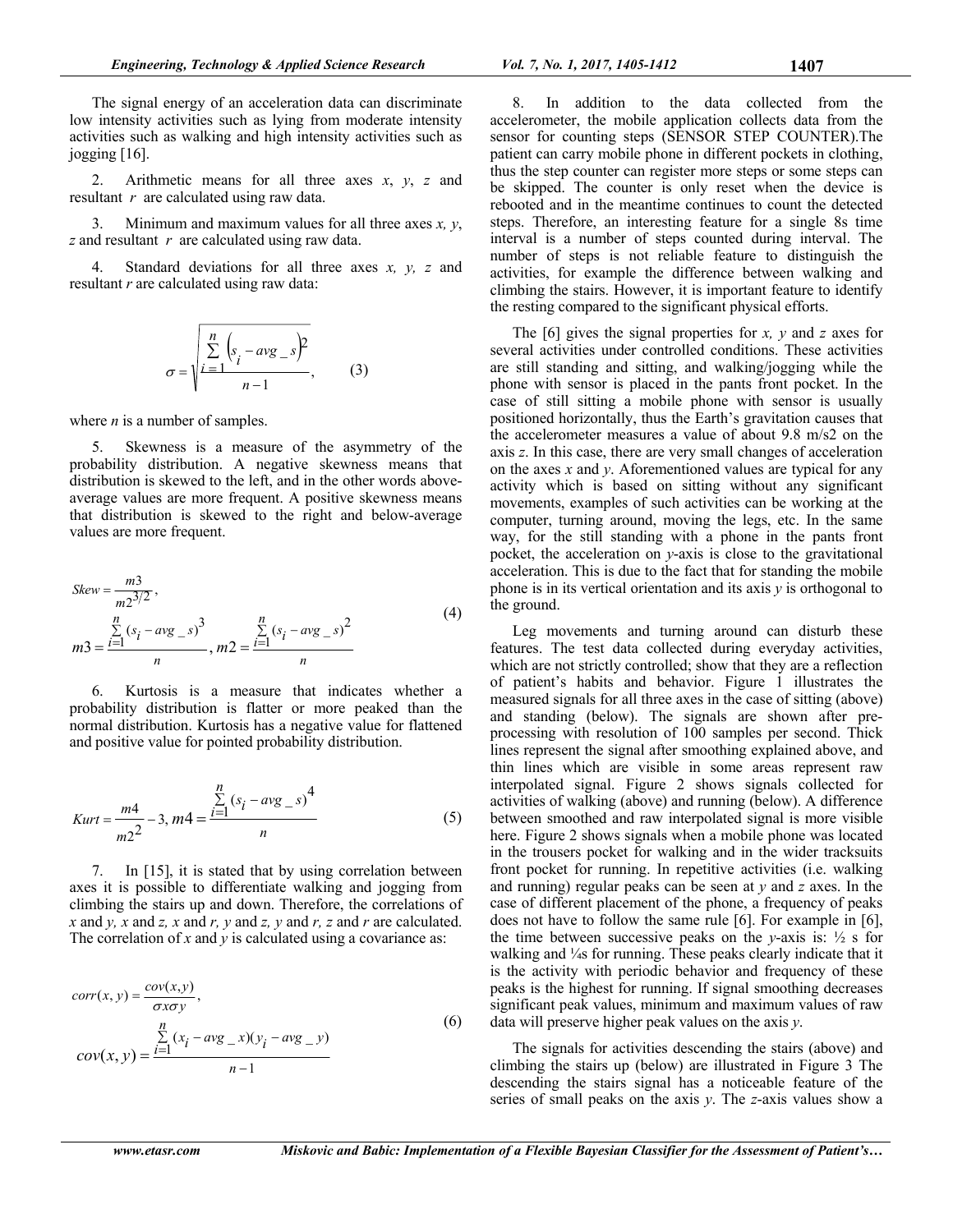similar trend with negative acceleration, reflecting the regular movement down each stair [6]. The peaks on the axis *x* are small and semi-periodical. The acceleration on the axis *x* alternates between positive and negative values. The signal on axis  $x$  has a similar behaviour in both examples. When climbing up the stairs the patient is usually slower and the frequency of peaks on the *y* axis should be lower. In the case of climbing up the stairs *z* axis has higher positive peaks, and again as with the descending down the stairs it is negative where *y* is positive and vice versa.

Based on the presented signal in Figure 3, one can conclude that it is very difficult to distinguish climbing up and descending down the stairs. Sitting and standing are different from all other activities. Moderate walking is differentiated easily from running, as exhaustive activity. For the system for patient monitoring, even these classes of activities: resting, moderate and exhaustive; provide sufficient information for the assessment of vital signs.



Fig. 1. Examples of *x*, *y* and *z* signals for sitting (above) and standing (below).

#### III. FLEXIBLE AND NAÏVE BAYESIAN CLASSIFIER

Naïve Bayesian classifier (NBC) has a high accuracy if classification model learns from data set that can be represented as a conjunction of discrete and/or continuous attributes [12]. As a result, the classifier gives the most probable class from a limited set of classes  $\tilde{C}$ . The classifier learns from a set of samples. The sample is an *n*-tuple of attribute values  $(a_1, a_2, ..., a_n)$ . Testing is usually performed using a special set of samples or a training data set is divided into *n* folds. In such case, the classifier learns iteratively. In

each iteration one fold is used for testing and *n*-1 folds are used for learning. A task of trained classifier is to determine the class of a new example.



Fig. 2. Examples of *x*, *y* and *z* signals for walking with phone in a right trousers pocket (above) and running with mobile phone in a wider tracksuits front pocket (below).

Bayesian classifier is a conditional probability model and it can be abstractly described as  $P(C|A1, A2, A3, \ldots, An)$ . Here, C is a set of possible classes and *A1,…, An* is an example of input test data. Bayesian classifier computes the conditional probability of each class for a given tuple of attributes and then predicts the most probable class.

Using Bayes' theorem, the conditional probability can be decomposed as:

$$
P(C|A1, A2, A3,..., An) = \frac{P(C)^* P(A1, A2, A3,..., An|C)}{P(A1, A2, A3,..., An)}
$$
(7)

The numerator of the previous equation can be rewritten as:

$$
P(O^*P(A, A, A, A, ..., An|C) = P(O^*P(A|C)^*P(A, A, ..., An|C, A))
$$
  
=  $P(O^*P(A|C)^*P(A|C)^*P(A, ..., An|C, A, A) = ...$   
=  $P(O^*P(A|C)^*P(A|C)^*P(A|C)^*...*P(An|C, A, A, A, ..., An-1)$  (8)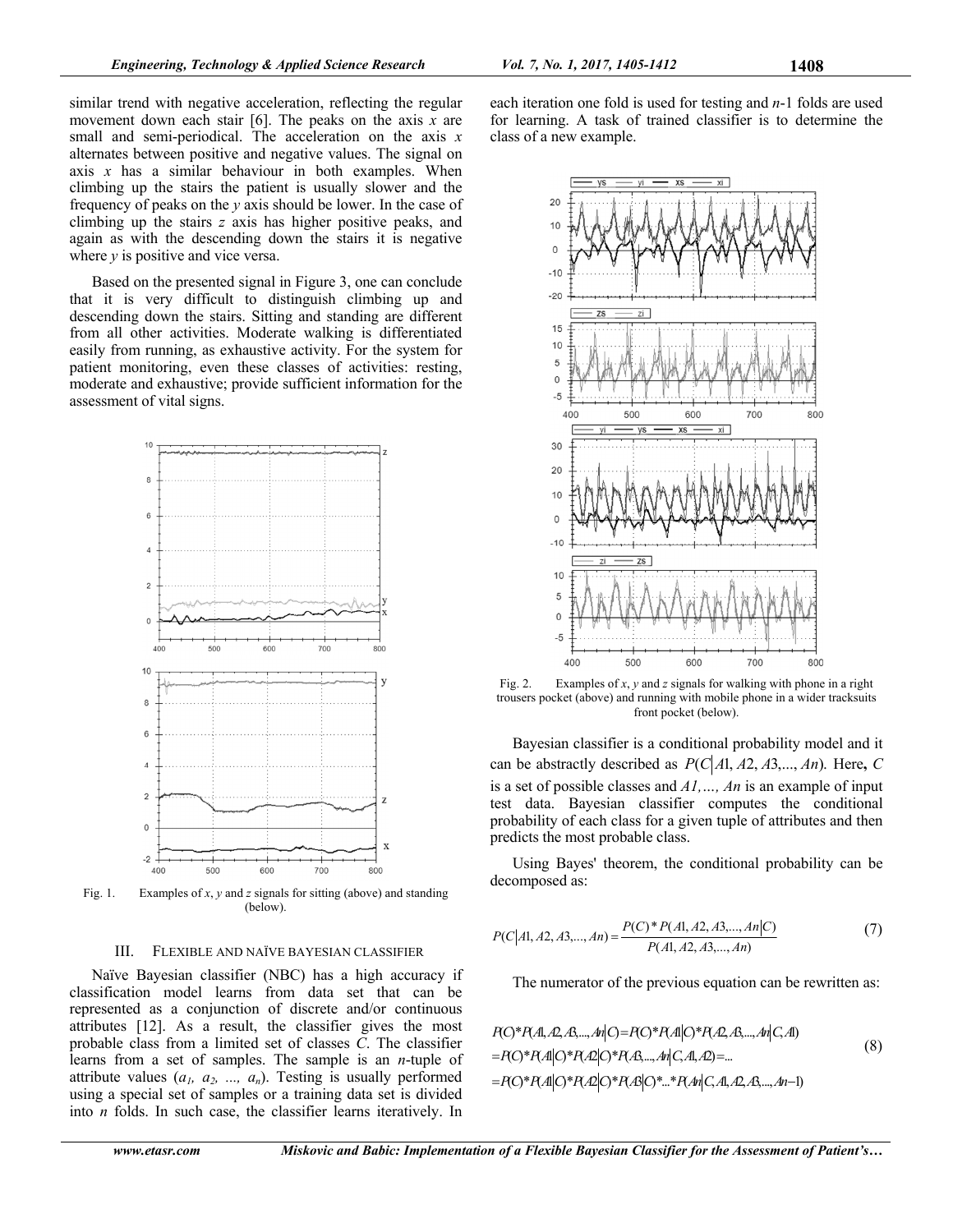

Fig. 3. Examples of signals for activity taking the stairs down (above) and taking the stairs up (below).

The "naive" conditional independence assumes that each attribute Ai is conditionally independent of any other attribute *Aj* for  $j \neq i$ , when the class is *C*. In other words:  $P(Ai | C, Aj) =$  $P(Ai|C)$  for  $i \neq j$ . Under independence assumption explained above new expression for the numerator is:

$$
P(C) * P(A1, A2, A3, \dots, An|C) = P(C) * \prod_{i=1}^{n} P(Ai|C)
$$
 (9)

Then the Bayes' theorem of (7) is given as:

$$
P(C|A1, A2, A3,..., An) = \frac{P(C) * \prod_{i=1}^{n} P(Ai|C)}{P(A1, A2, A3,..., An)}
$$
(10)

The denominator is often omitted from the calculation of probability, because for each class *C* it has the same value. The sum of all probabilities of all possible classes should be equal to the probability of certain event. Thus all calculated probabilities are normalized with sum of all probabilities.

The probability of a certain class (prior) can be easily calculated from the learning data set as a ratio of number of samples in the class and total number of samples. Furthermore, if a domain of an attribute is finite (discrete) set of values, then its probability can be expressed as the number of samples

where the attribute has a certain discrete value *a* from a set of discrete values *A* and given class is *c* from *C*,  $P(A = a \mid C = c)$ . However, in the most cases attributes have continuous values and the probability for the given class is modeled by some continuous probability distribution function over the range of its values for the given class. The probability of continuous attributes is often modeled using normal or Gaussian distribution, and it is calculated as [12]:

$$
P(A = a|C = c) = g(a, \mu_c, \sigma_c), \text{ where}
$$
  

$$
g(a, \mu_c, \sigma_c) = \frac{1}{\sigma_c \sqrt{2\pi}} *e^{-2\sigma_c^2}
$$
 (11)

For each continuous attribute and each class it is required to calculate mean and standard deviation. The standard deviation is a measure that is used to quantify the amount of variation or dispersion of data values. A low standard deviation means that elements of given set tend to be very close to the mean, and a high standard deviation indicates that elements of given set have a wider range of values. To clarify the estimation process, consider a small data set in which there are two classes (+ and - ), a nominal attribute *X*1 which takes values *a* and *b*, and *a* continuous attribute  $X_2$  [12]. If there are five training examples: (+; *a*; 1); (+; *b*; 1.2); (+; *a*; 3.0); (-; *b*; 4.4); (-; *b*; 4.5), then the corresponding conditional probabilities are [12]:

$$
P(C = +) = 3/5
$$
  
\n
$$
P(X1 = a/C = +) = 2/3
$$
  
\n
$$
P(X1 = b/C = +) = 1/3
$$
  
\n
$$
P(X2 = x/C = +) = g(x; 1.73; 1.21)
$$

Here, 1.73 is the average value of  $X_2$  where the class is  $+$ , while 1.21 is the standard deviation of  $X_2$  where the class is  $+$ .

In [12] the advantage of using the kernel function over Gaussian normal distribution is highlighted. A kernel is a nonnegative real-valued integrable function K satisfying the following two requirements [17]:

$$
+ \infty
$$
  
\n
$$
\int K(u) du = 1;
$$
  
\n
$$
-\infty
$$
  
\n
$$
K(u) = K(-u) \quad \text{for all values of } u
$$
\n(11)

The kernel estimation with Gaussian kernels (one can use other kernel functions as well) look much the same, except that the estimated probability is averaged over a large set of kernels [12]:

$$
P(X = x | C = c) = \frac{1}{n_c h} \sum_{j} K\left(\frac{x - \mu_j}{h}\right),
$$
  
where  $K = g(x, 0, 1)$  and  $h = \frac{1}{\sqrt{n_c}}$  (12)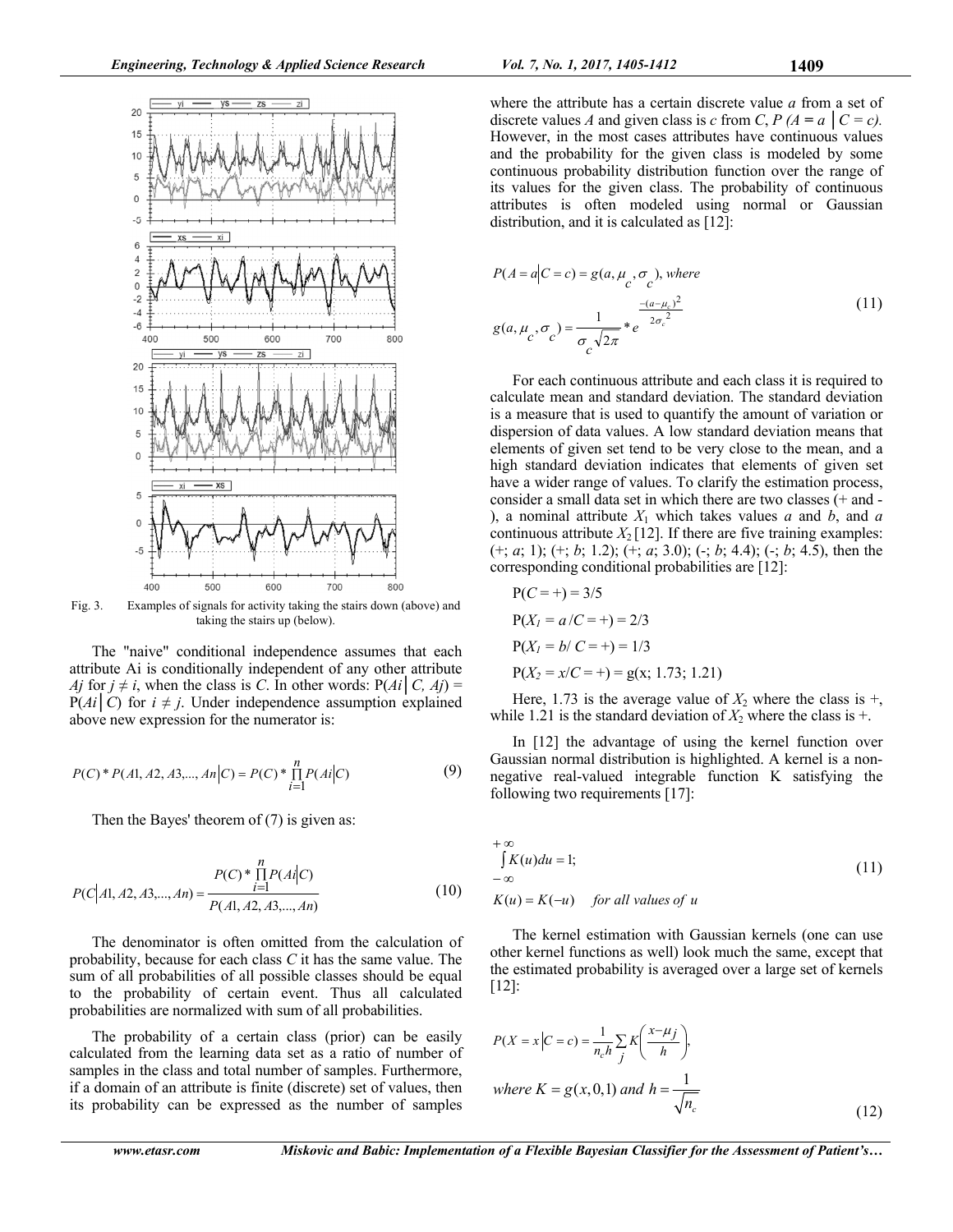Kernel functions are calculated for each *xj* from *X* I where the class *c* is from *C* and  $\mu j = xj$ . Also  $n_c$  is a number of samples for the given class *c*. A parameter *h* is called width parameter and it shrinks to zero as the number of instances goes to infinity. Thus, as Flexible Bayesian classifier (FBC) observes more training samples, its probability estimates become increasingly local [12]. FBC is far more demanding when it comes to storage and computational complexity compared to the NBC. However, FBC proved that for 200 samples its accuracy is as high as accuracy of the NBC. While for the distribution of data that does not meet the requirement of normality it is much more accurate than NBC.

A WEKA [13] is an environment for testing algorithms of artificial intelligence and it is very often used in the scientific researches for offline testing. WEKA supports both types of Bayesian classifier. A width parameter *h* of the kernel function is calculated as an average of the sum of differences of successive attribute values. Attributes from the collected data set are sorted. Differences of successive values are summed, if values are not identical. At the end this sum is divided with a number of different attribute values. This parameter is called precision in the WEKA environment and it is used to compute the kernel function and for rounding up attribute values. In order to avoid redundancy of the attribute values after rounding up only different values are allocated and stored with the number of repetitions of these values (weight). In this way, the amount of data for storing is significantly reduced when the attribute has values which change rarely. This leads also to the reduction of the number of evaluations of kernel function. For example, the step counter sensor has a value zero for activity of sitting.

# IV. OFFLINE TESTING OF MODELED DATA IN THE WEKA ENVIRONMENT

The data is prepared for testing in the WEKA testing environment in the following manner. Eight features explained in Section 2 are extracted from the raw class labelled data, and after that the data is normalized by scaling it between 0 and 1. The selected method of testing is a cross-validation with ten folds. It is a fact that there are certain sorts of activities which are done more frequently, for example sitting, standing and walking, compared to activities which occur rarely, for example use of the stairs and running. Taking this fact into account, a training data set is defined with more samples for more common activities.

The simulation results show that the Flexible Bayesian Classifier with kernel estimator correctly classifies 92.68% of all the samples. True positive rates, which measure the proportion of positives that are correctly identified as such, are: 1 for sitting, 1 for standing, 0.859 for walking, 0.958 for running, 0.761 for climbing the stairs, 0.866 for descending downstairs. Furthermore, the Naïve Bayesian Classifier with Gaussian estimator correctly classifies 88.18% of all the samples. Here true positive rates are: 0.99 for sitting, 0.988 for standing, 0.786 for walking, 0.952 for running, 0.658 for climbing the stairs, 0.724 for descending downstairs. These differences in accuracy can be seen in confusion matrix in Table I and Table II.

We have tested the accuracy of the Flexible Bayesian Classifier for data set without features 5 and 6 (skewness and kurtosis). In this case FBC correctly classifies 90.21% of samples, and true positive rates by class are as follows: 1 for sitting, 1 for standing, 0.837 for walking, 0.958 for running, 0.662 for climbing the stairs, 0.756 for descending the stairs. In comparison with previous FBC results, the use of these two features slightly increases the percentage of correctly classified samples for activities of walking and using stairs. The accuracy of FBC for data set without feature 7 (correlation) is 91.64%, and true positive rates by class are as follows: 1 for sitting, 1 for standing, 0.823 for walking, 0.955 for running, 0.757 for climbing the stairs, 0.848 for descending the stairs. In comparison to the first results of FBC, it can be seen that the feature 7 affects all activities except sitting and standing. The accuracy of FBC for data set without feature 8 (number of steps) is 92.03%, and the true positive rates by class are as follows: 1 for sitting, 1 for standing, 0.853 for walking, 0.955 for running, 0.734 for climbing the stairs, and 0.843 for descending the stairs. In comparison to the first results of FBC it can be seen that this features 8 and 7 in the same way affect the estimates.

TABLE I. FLEXIBLE BAYESIAN CLASSIFIERS CONFUSION MATRIX

| a   |     | c   | đ   | e   |     | classified as           |
|-----|-----|-----|-----|-----|-----|-------------------------|
| 507 |     |     |     |     |     | Sitting $=a$            |
|     | 501 |     |     |     |     | $Standing = b$          |
|     |     | 437 |     |     | 60  | $Walking = c$           |
|     |     | 14  | 338 |     |     | $Running = d$           |
|     |     | 33  |     | 169 | 20  | $Up{\text{stairs}} = e$ |
|     |     |     |     | 25  | 188 | Downstairs = $f$        |

TABLE II. NAÏVE BAYESIAN CLASSIFIERS CONFUSION MATRIX

| a   | h   | c   |     | e   |     | classified as             |
|-----|-----|-----|-----|-----|-----|---------------------------|
| 502 |     |     |     |     |     | Sitting $=a$              |
|     | 495 |     |     |     |     | $Standing = b$            |
|     |     | 400 |     | 20  | 86  | $Walking = c$             |
|     |     | 17  | 336 |     |     | $\overline{R}$ unning = d |
|     |     | 49  |     | 146 | 27  | $Up{\text{stairs}} = e$   |
|     |     | 30  |     | 30  | 157 | Downstairs $= f$          |

TABLE III. J48 DECISION TREE CONFUSION MATRIX

| a   | h   | c   | d   | e  |     | classified as           |
|-----|-----|-----|-----|----|-----|-------------------------|
| 507 |     |     |     |    |     | Sitting $=a$            |
|     | 500 |     |     |    |     | Standing $= b$          |
|     |     | 459 |     | 25 | 23  | $Walking = c$           |
|     |     |     | 351 |    |     | $Running = d$           |
|     |     | 30  |     |    | 15  | $Up{\text{stairs}} = e$ |
|     |     |     |     |    | 174 | Downstairs = $f$        |

TABLE IV. MULTILAYER PERCEPTRON CONFUSION MATRIX

| a   | h   | c   | d   | e   |     | classified as           |
|-----|-----|-----|-----|-----|-----|-------------------------|
| 507 |     |     |     |     |     | Sitting $=a$            |
|     | 501 |     |     |     |     | $Standing = b$          |
|     |     | 491 |     |     |     | $Walking = c$           |
|     |     |     | 349 |     |     | $Running = d$           |
|     |     | 14  |     | 199 |     | $Up{\text{stairs}} = e$ |
|     |     |     |     |     | 193 | Downstairs = $f$        |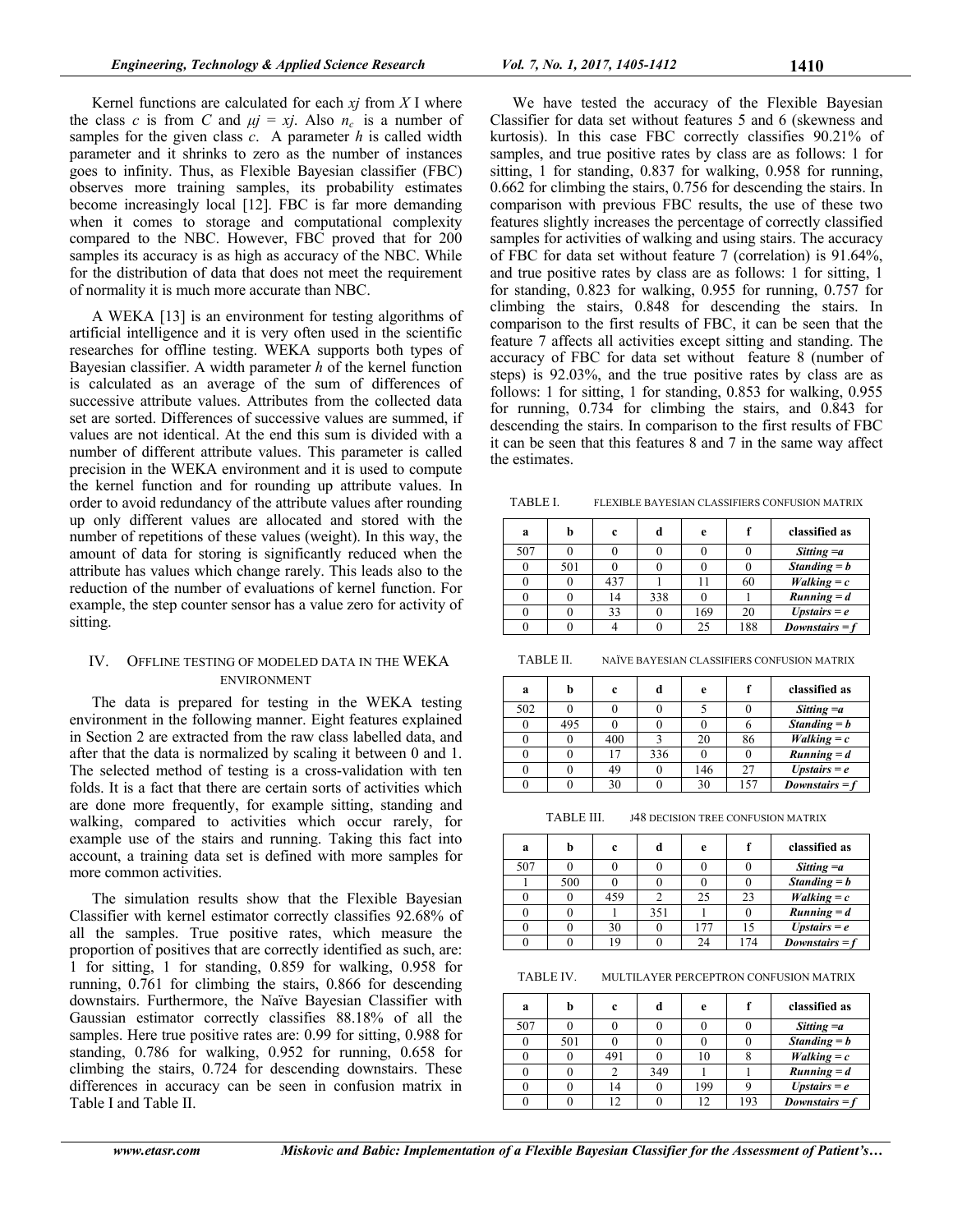J48 decision tree algorithm correctly classifies 93.9% of samples, and true positive rates by class are as follows: 1 for sitting, 0.998 for standing, 0.902 for walking, 0.994 for running, 0.734 for climbing the stairs, and 0.802 for descending the stairs. The Multilayer Perceptron correctly classifies 97% of the samples, and true positive rates by class are as follows: 1 for sitting, 1 for standing, 0.965 for walking, 0.989 for running, 0.896 for climbing the stairs, and 0.889 for descending the stairs.

## V. REAL TIME TESTING OF THE PROPOSED MOBILE APPLICATION

As stated above, we have designed the mobile application for testing purposes. It allows users to check the activity that will be carried out, and then to initiate the assessment of the activity. The application is based on the described Flexible Bayesian classifier which evaluates the data collected in periods of 8s, with 4s overlap. Therefore, the process of assessment must be done in less than 4s. The Flexible Bayesian classifier used for the activity assessment uses a personalized patient's data model that is implemented within Java desktop application. At the first stage, the data collected from accelerometer and step counter is preprocessed and all described features are obtained, such as average, minimum or maximum value of signal or energy, etc. After that, the data is normalized. Further, all prior probabilities and the total number of samples per class are calculated, including precision for each attribute, values of the kernel functions followed with their weights. All assessed activities and activities checked by user, along with the system time required for the assessment are stored in a log file for later analysis. We used device with Android OS 5.0.2. for testing. The CPU ARMv7 rev 3 (v7I) has four cores with maximum frequency equal to 1190.4 MHz, and minimum frequency equal to 300.0 MHz. The number of samples collected for all activities is roughly equal to 2300. The log files show that with used mobile phone and its CPU, the process of assessing the data with preprocessing can be executed in less than 2s. The required memory resources are approximately 40 MB.

TABLE V. REAL-TIME TESTING USING MOBILE PHONE

| a   |     | c   |     | e  |    | classified as           |
|-----|-----|-----|-----|----|----|-------------------------|
| 641 |     |     |     |    |    | Sitting $=a$            |
|     | 415 |     |     |    |    | Standing $= b$          |
|     |     | 715 |     |    |    | $Walking = c$           |
|     |     |     | 200 |    |    | $Running = d$           |
|     |     | 45  |     | 82 | 18 | $Up{\text{stairs}} = e$ |
|     |     | 60  |     |    | 94 | $Downstairs = f$        |

The real-time analyses explained above shows similar behavior as the WEKA classifier in simulation. The mobile application is tested for all activities and the results are presented in Table V. The activities of sitting and standing are mostly correctly assessed. The activities of walking and running are also highly accurately assessed, their true positive rates are: 0.974 and 0.939, respectively. The activities related to the use of stairs are more often wrongly assessed and falsely interpreted as walking. The testing of the stairs activities in the real-time situations shows that they are less accurate compared to the WEKA environment. The results of testing show that true positive rates are only: 0.558 climbing the stairs and 0.580 descending the stairs.

#### VI. CONCLUSION

Real-time testing using the mobile applications shows that it is possible to use the Flexible Bayesian classifier to predict accurately the patient's activity if features are carefully selected. The offline test results show that for the selected data model, the accuracy of the Flexible Bayesian classifier can be compared to the accuracy of the J48 decision tree and the Multilayer Perceptron. Based on obtained results, it can be concluded that the Flexible Bayesian classifier can very precisely distinguish resting, moderate activities and exhaustive activities such as running. The patient carries the phone with sensor at arbitrary position making the proposed system nonintrusive. The presented data model can be extended with new sensor devices, for example with gyroscope, which would increase the accuracy even further. In this way, the presented FBC implementation shows that it is one of the best choices in the field of mobile healthcare services.

#### **REFERENCES**

- [1] Bluetooth Medical Devices WG, "HDP Implementation Guidance White Paper", 2009, goo.gl/oyZhwS
- [2] ZigBee Alliance, "ZigBee Wireless Sensor Applications for Health, Wellness and Fitness", 2009, goo.gl/9vuvnY
- [3] Continua Health Alliance, "Overview Presentation: The Next Generation of Healthcare: Personal Connected Health & Wellness", 2010, http://www.continuaalliance.org
- [4] T. Buchholz, A. Kupper, M. Schiffers, "Quality of Context: What It Is And Why We Need It", 10th Workshop of the Open View University Association OVUA'03, Geneva, Switzerland, July, 2003
- [5] T. Garcia-Valverde, A. Muñoz, F. Arcas, A. Bueno-Crespo, A. Caballero, "Heart Health Risk Assessment System: A Nonintrusive Proposal Using Ontologies and Expert Rules", BioMed Research International, Article ID 959645, Vol. 2014,
- [6] J. R. Kwapisz, G. M. Weiss, S. A. Moore, "Activity Recognition using Cell Phone Accelerometers", ACM New York, Newsletter, Vol. 12, No. 2, pp. 74-82, 2010
- [7] L. Bao, S. S. Intille, "Activity Recognition from User-Annotated Acceleration Data", Lecture Notes in Computer Science, Vol. 3001, pp. 1-17, 2004
- [8] M. Shoaib, S. Bosch, O. Durmaz Incel, H. Scholten, P. J. M. Havinga, "Fusion of Smartphone Motion Sensors for Physical Activity Recognition", Sensors, Vol. 14, pp. 10146-10176, 2014
- [9] S. Das, B. Perez , F. W. Olin, A. Perrig, "Detecting User Activities using the Accelerometer on Android Smartphones", Journal of Multimedia and Information System Vol. 2, No 2, pp. 233-240, 2015
- [10] M. Kose, O.D. Incel, C. Ersoy, "Online human activity recognition on smart phones", In Proceedings of the Workshop on Mobile Sensing: From Smartphones and Wearables to Big Data, Beijing, China, pp. 11– 15, April 2012
- [11] M. Ziefle, C. Rocker, "Acceptance of pervasive healthcare systems: A comparison of different implementation concepts", Pervasive Computing Technologies for Healthcare (PervasiveHealth), IEEE 4th International Conference, Munich, pp. 1-6, March 2010
- [12] G. H. John, P. Langley, "Estimating Continuous Distributions in Bayesian Classifiers", 11th Conference on Uncertainty in Artificial Intelligence, Morgan Kaufmann Publishers Inc. San Francisco, CA, USA, pp. 338-345, 1995